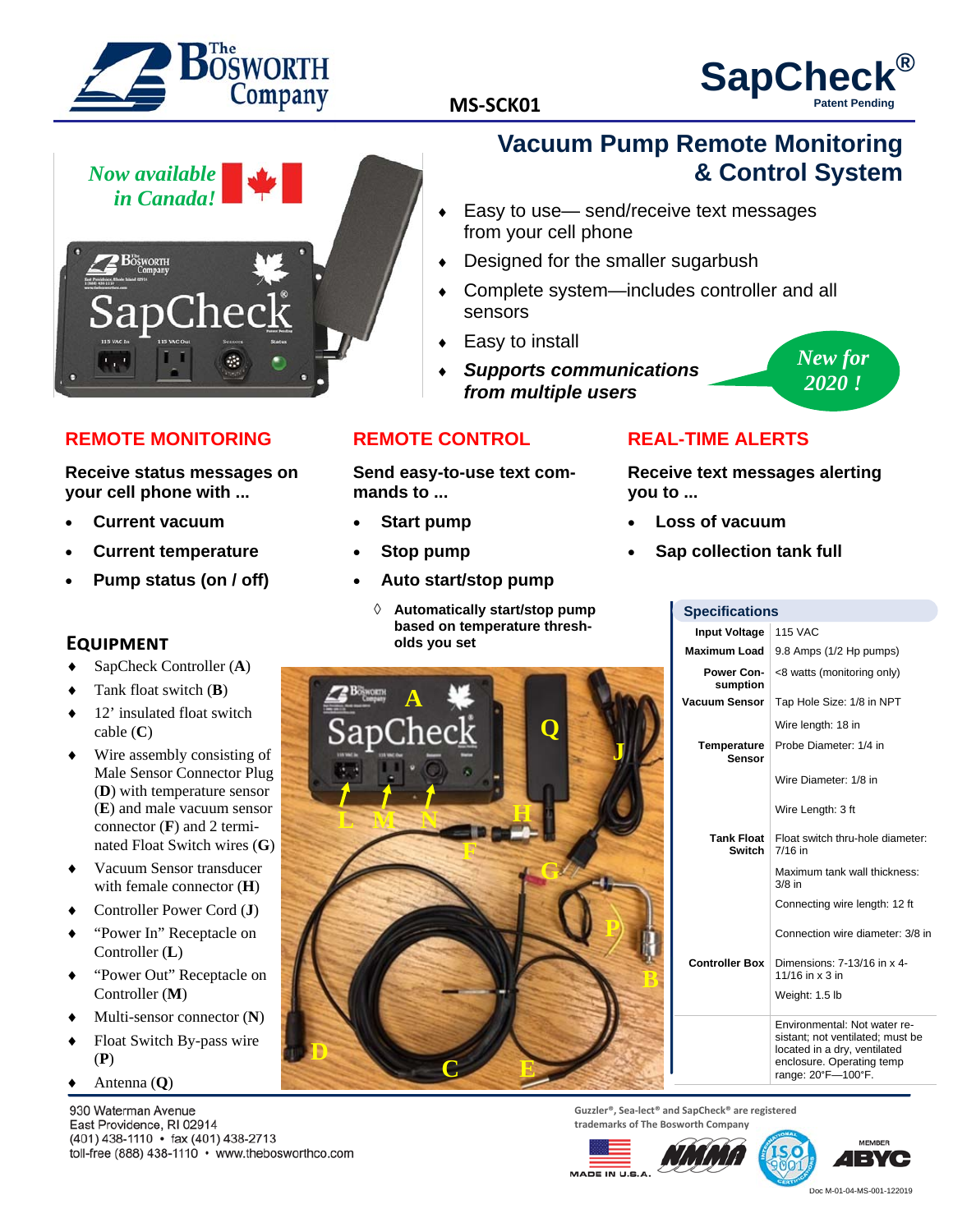





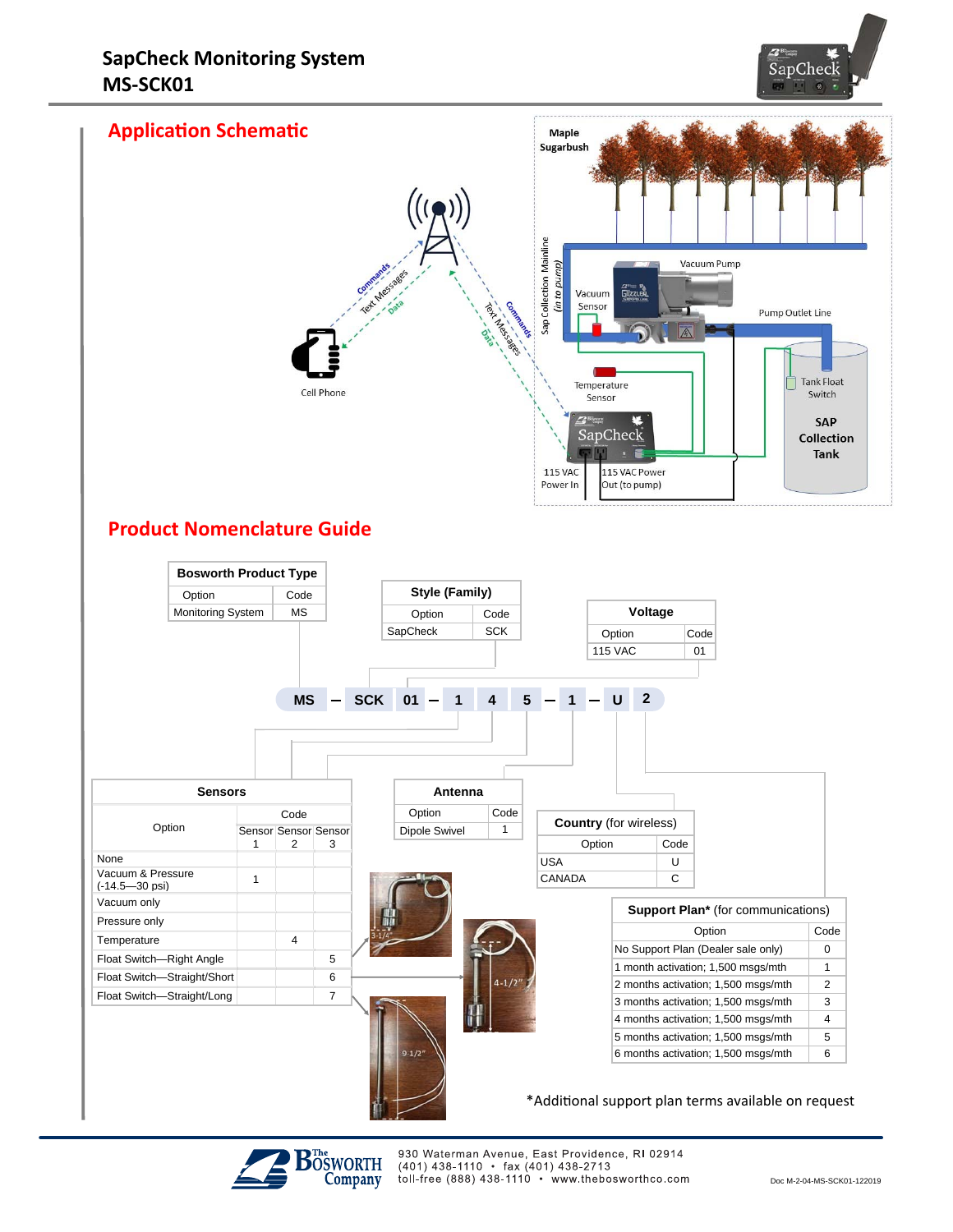# **Remote Monitoring & Control System for the Small Sugarbush**

*Available with monthly texƟng plans! Buy only what you need!* 

# **SapCheck FAQ's**

# **What is SapCheck?**

Thec

 $\mathbf{B}$ öśworth

SapCheck® is an innovative remote monitoring system for maple sap collection in maple sugarbushes. SapCheck consists of a controller unit together with three (3) sensors— a vacuum sensor, a temperature sensor, and a tank float switch to detect when sap has reached a target level in the collection tank.

*SapCheck requires the ability to send and receive text messages at the sugarbush.* No internet or data service is needed.Using simple text-based messaging, users can monitor vacuum and temperature conditions at the sugarbush, receive low-vacuum alerts as well as "tank-full" alerts on their cell phones, remotely start and stop their vacuum pump, and automatically start and stop their pump based on temperature values they specify.

SapCheck is intended for use at smaller sugarbushes where more expensive internet-based monitoring systems may not be cost-justified.

# **What information will SapCheck send you?**

SapCheck will text you "Status" information from your sugarbush: the current **temperature** at the sugarbush; current **vacuum** at the pump; whether the **pump is on or off**; and whether sap has reached the "**Sap Alert Level**" in your collection tank. You can ask status information from Sap-Check at any time, or text SapCheck to automatically send you status reports on a regular basis.

# **What alerts does SapCheck send you?**

SapCheck provides two alerts: a **"Loss of Vacuum"** alert and a **"Sap at Tank Alert Level"** notification. You text SapCheck the low-vacuum value at which you want to receive a text alert. Where you install the Tank Float Switch will determine the sap level at which you will receive the "Tank Alert Level" notice.

# **Can you control your pump with SapCheck?**

Yes, you can turn your pump on/off remotely via text messages. You can also set a temperature at which SapCheck will automatically turn your pump on, and another at which it will automatically turn your pump off. You will receive text notices when this happens.

# **Does SapCheck work with all Guzzler pumps?**

SapCheck works with all 120VAC Guzzler pumps.

# **Can SapCheck work with other pumps?**

SapCheck works with any 120VAC pump using up to 1/2 Hp motors. In fact, SapCheck can work with any 120VAC device, as long as it does not draw more than 370 watts of power. Use SapCheck with a 120VAC electrical relay to control larger pumps.